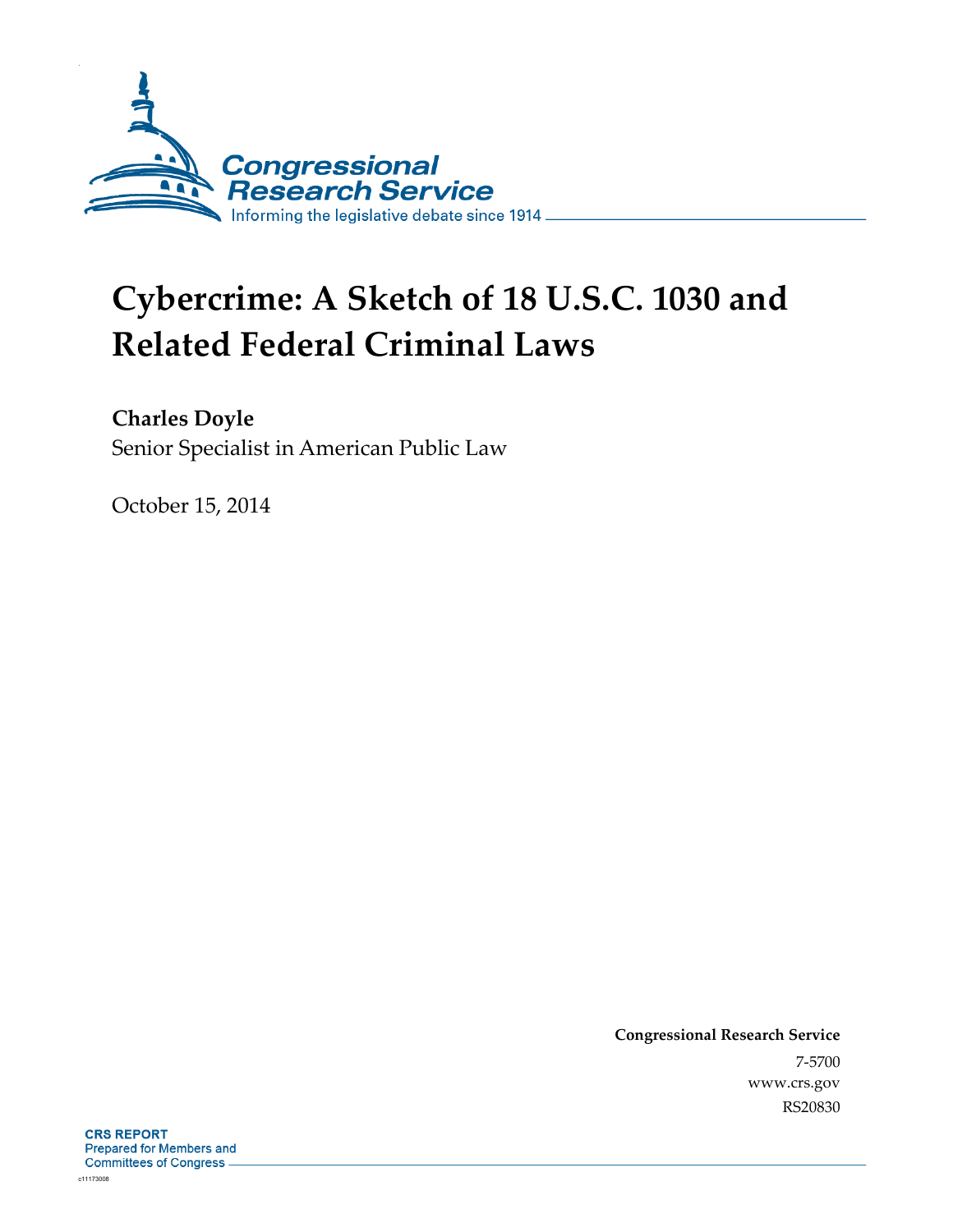#### **Summary**

.

The Computer Fraud and Abuse Act (CFAA), 18 U.S.C. 1030, outlaws conduct that victimizes computer systems. It is a cyber security law. It protects federal computers, bank computers, and computers connected to the Internet. It shields them from trespassing, threats, damage, espionage, and from being corruptly used as instruments of fraud. It is not a comprehensive provision, but instead it fills cracks and gaps in the protection afforded by other federal criminal laws. This is a brief sketch of CFAA and some of its federal statutory companions, including the amendments found in the Identity Theft Enforcement and Restitution Act, P.L. 110-326, 122 Stat. 3560 (2008).

In their present form, the seven paragraphs of subsection 1030(a) outlaw

- computer trespassing (e.g., hacking) in a government computer, 18 U.S.C.  $1030(a)(3);$
- computer trespassing (e.g., hacking) resulting in exposure to certain governmental, credit, financial, or computer-housed information, 18 U.S.C.  $1030(a)(2)$ ;
- damaging a government computer, a bank computer, or a computer used in, or affecting, interstate or foreign commerce (e.g., a worm, computer virus, Trojan horse, time bomb, a denial of service attack, and other forms of cyber attack, cyber crime, or cyber terrorism),  $18$  U.S.C.  $1030(a)(5)$ ;
- committing fraud an integral part of which involves unauthorized access to a government computer, a bank computer, or a computer used in, or affecting, interstate or foreign commerce, 18 U.S.C. 1030(a)(4);
- threatening to damage a government computer, a bank computer, or a computer used in, or affecting, interstate or foreign commerce, 18 U.S.C. 1030(a)(7);
- trafficking in passwords for a government computer, or when the trafficking affects interstate or foreign commerce, 18 U.S.C. 1030(a)(6); and
- accessing a computer to commit espionage, 18 U.S.C. 1030(a)(1).

Subsection 1030(b) makes it a crime to attempt or conspire to commit any of these offenses. Subsection  $1030(c)$  catalogs the penalties for committing them, penalties that range from imprisonment for not more than a year for simple cyberspace trespassing to a maximum of life imprisonment when death results from intentional computer damage. Subsection 1030(d) preserves the investigative authority of the Secret Service. Subsection 1030(e) supplies common definitions. Subsection 1030(f) disclaims any application to otherwise permissible law enforcement activities. Subsection  $1030(g)$  creates a civil cause of action for victims of these crimes. Subsections 1030(i) and (j) authorize forfeiture of tainted property.

This report is an abridged version of CRS Report 97-1025, *Cybercrime: An Overview of the Federal Computer Fraud and Abuse Statute and Related Federal Criminal Laws*, by Charles Doyle, stripped of the authorities and footnotes found there.

c11173008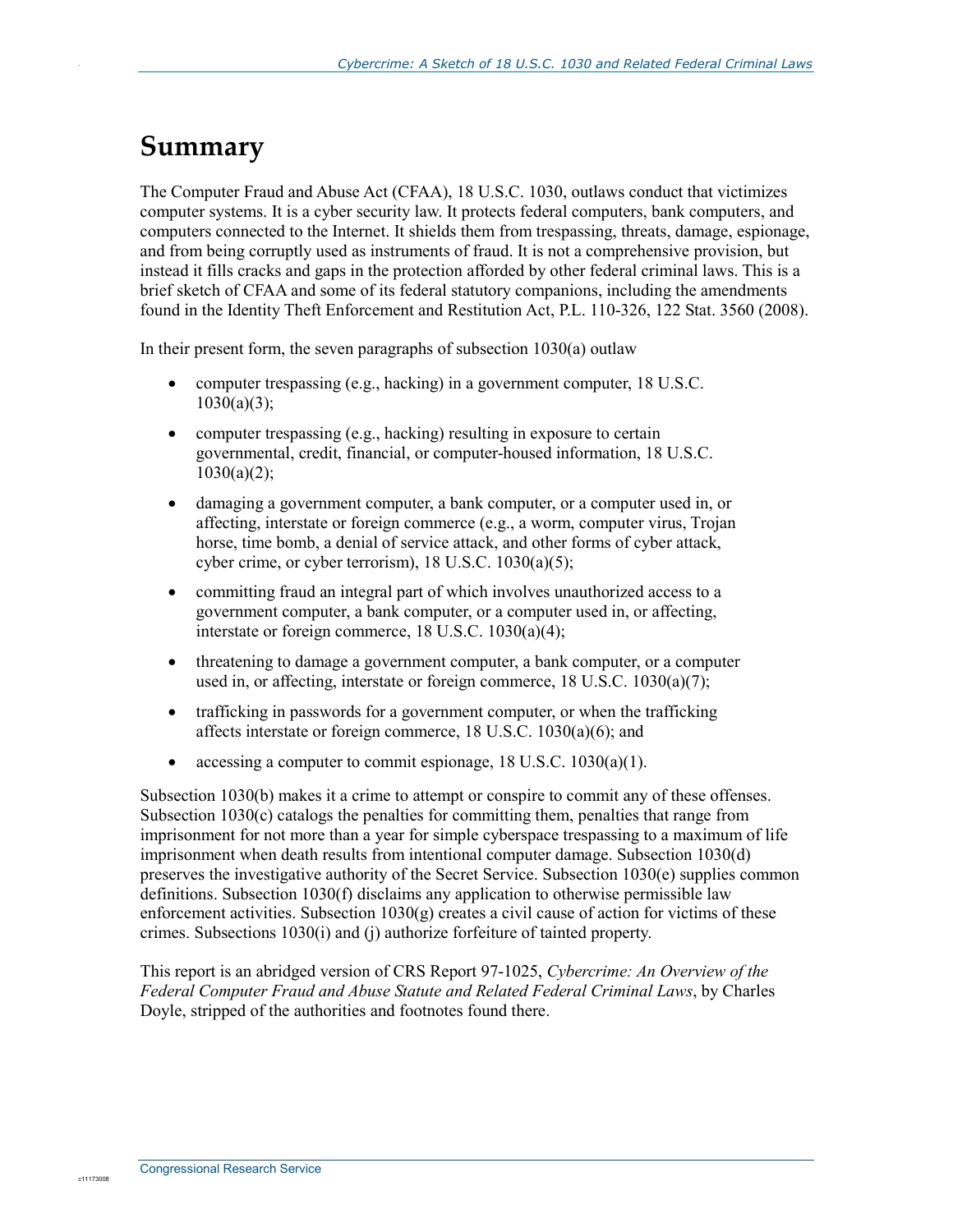# **Contents**

.

#### **Contacts**

|--|--|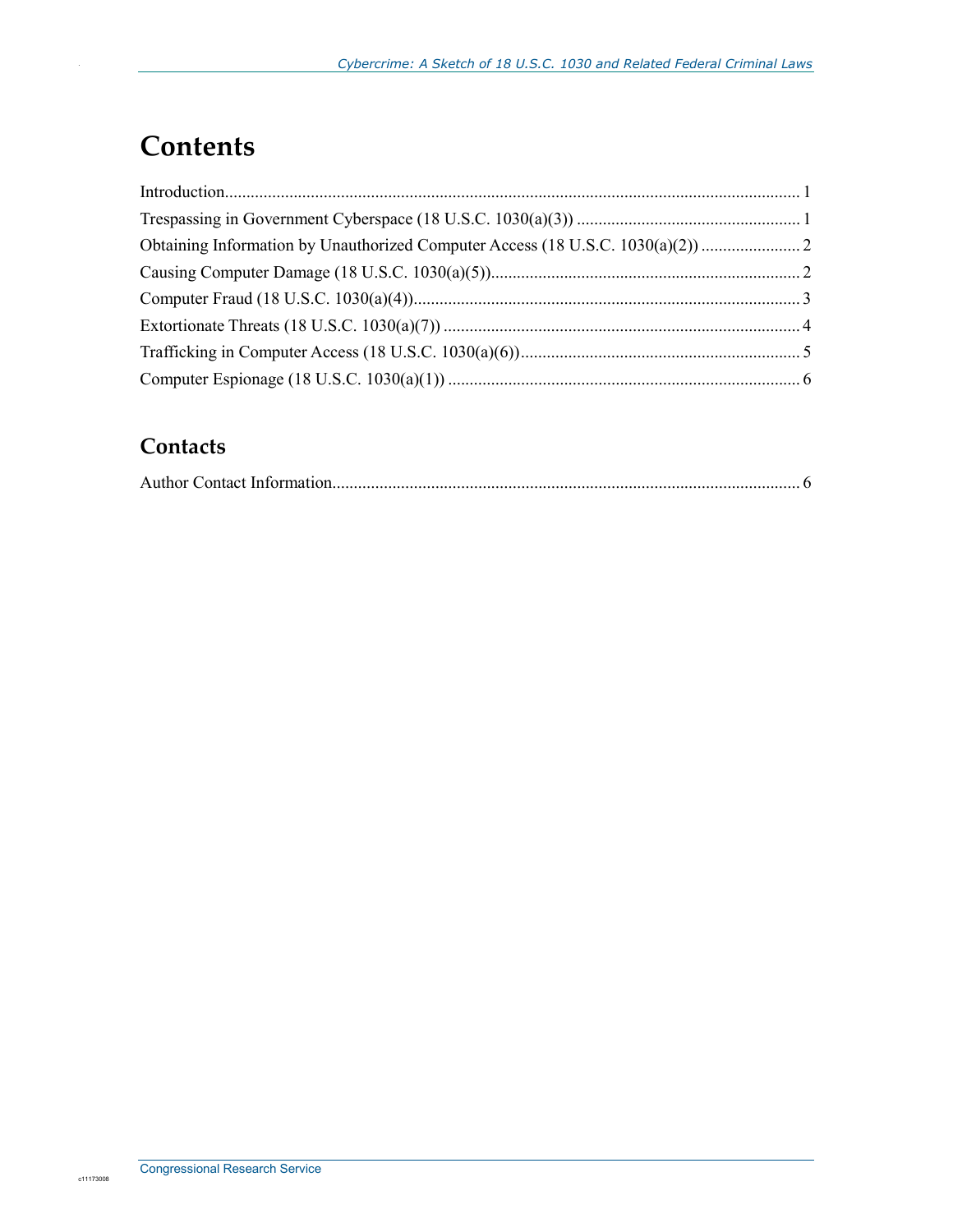### **Introduction**

.

In their present form, the seven paragraphs of subsection 1030(a) outlaw

- computer trespassing in a government computer,  $18 \text{ U.S.C. } 1030(a)(3)$ ;
- computer trespassing resulting in exposure to certain governmental, credit, financial, or commercial information, 18 U.S.C. 1030(a)(2);
- damaging a government computer, a bank computer, or a computer used in, or affecting, interstate or foreign commerce, 18 U.S.C. 1030(a)(5);
- committing fraud an integral part of which involves unauthorized access to a government computer, a bank computer, or a computer used in, or affecting, interstate or foreign commerce, 18 U.S.C. 1030(a)(4);
- threatening to damage a government computer, a bank computer, or a computer used in, or affecting, interstate or foreign commerce, 18 U.S.C. 1030(a)(7);
- trafficking in passwords for a government computer, or when the trafficking affects interstate or foreign commerce, 18 U.S.C. 1030(a)(6);
- accessing a computer to commit espionage, 18 U.S.C. 1030(a)(1)

Subsection 1030(b) makes it a crime to attempt or conspire to commit any of these offenses. Subsection  $1030(c)$  catalogs the penalties for committing them, penalties that range from imprisonment for not more than a year for simple cyberspace trespassing to imprisonment for not more than 20 years for a second espionage-related conviction. Subsection 1030(d) preserves the investigative authority of the Secret Service. Subsection 1030(e) supplies common definitions. Subsection 1030(f) disclaims any application to otherwise permissible law enforcement activities. Subsection  $1030(g)$  creates a civil cause of action for victims of these crimes. Subsection  $1030(h)$ calls for annual reports through 1999 from the Attorney General and Secretary of the Treasury on investigations under the damage paragraph  $(18 \text{ U.S.C. } 1030(a)(5))$ . Subsections  $1030(i)$  and (j) authorize the confiscation of property generated by, or used to facilitate the commission of, one of the offenses under subsection 1030(a) or (b).

# **Trespassing in Government Cyberspace (18 U.S.C. 1030(a)(3))**

Paragraph 1030(a)(3) condemns unauthorized intrusion ("hacking") into federal government computers whether they are used exclusively by the government or the federal government shares access with others. Broken down into its elements, paragraph  $(a)(3)$  makes it unlawful for anyone who

- without authorization
- intentionally
- either

- accesses a government computer maintained exclusively for the use of the federal government, or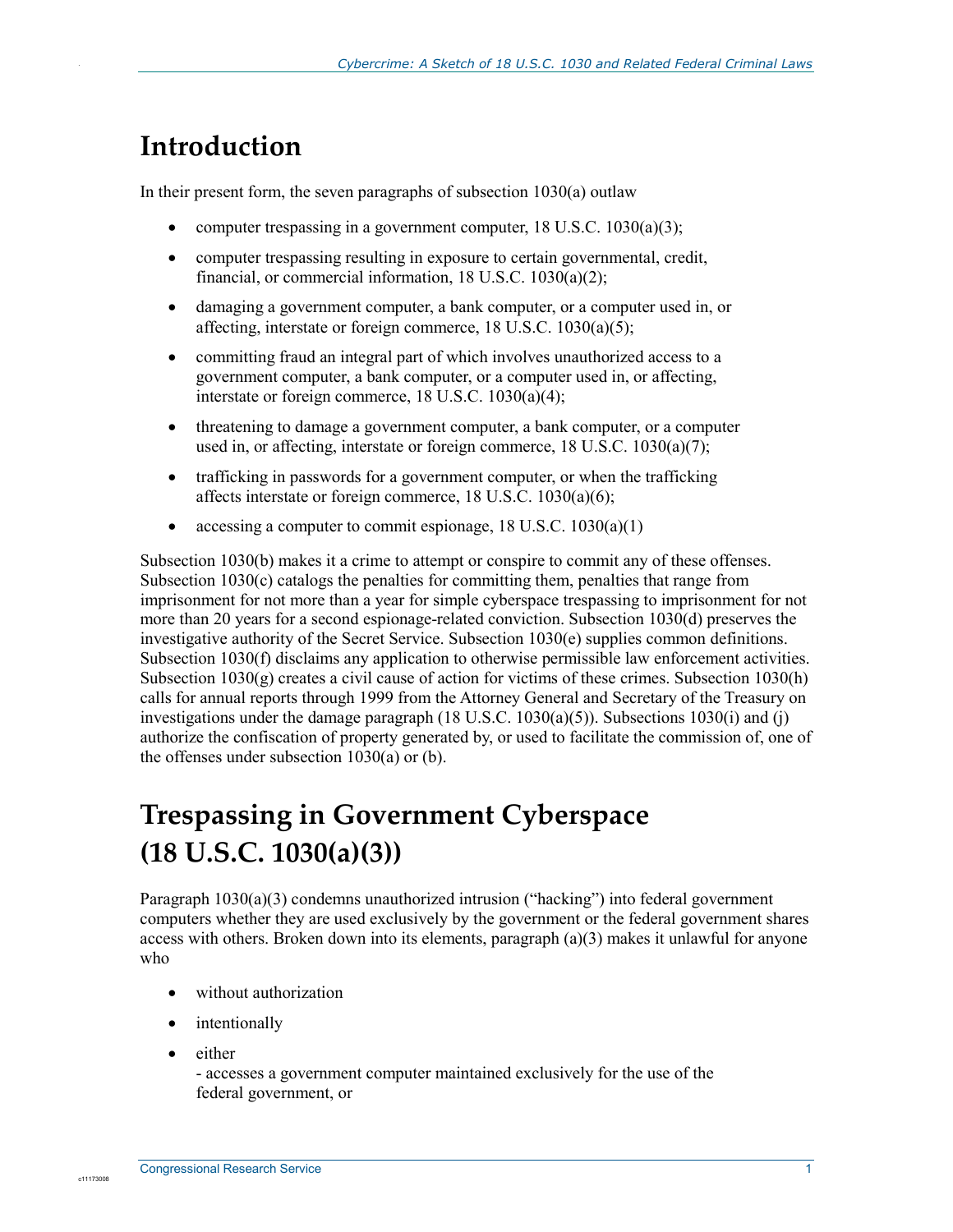- accesses a government computer used, at least in part, by or for the federal government and the access affects use by or for the federal government.

*Consequences*: Imprisonment for not more than one year (not more than 10 years for repeat offenders) and/or a fine under Title 18 (the higher of \$100,000 for misdemeanors/\$250,000 for felonies or twice the amount of the loss or gain associated with the offense, 18 U.S.C. 3571). These, like most federal offenses committed by juveniles, are usually tried in state court. Violations of each of the paragraphs of subsection 1030(a) may trigger forfeiture, restitution, money laundering, civil liability, and racketeering provisions found elsewhere.

*Other criminal liability: attempt, conspiracy, complicity, and more*: An attempt to violate any of the paragraphs of subsection 1030(a), and conspiracy to violate any federal law are separate federal crimes, 18 U.S.C. 1030(b), 371.

Simply hacking into government computers—without damage to the system, injury to the government, or gain by the hacker—implicates only a few other laws. It may breach the "hacking-and-acquiring-information" ban of paragraph 1030(a)(2), discussed *infra*. It may also violate one of the state computer crime statutes.

# **Obtaining Information by Unauthorized Computer Access (18 U.S.C. 1030(a)(2))**

One step beyond simple hacking is the prohibition against acquiring certain protected information by intentional unauthorized access. It covers three types of information—information of the federal government, consumer credit or other kinds of financial information, and information acquired from a protected computer. To sustain a conviction under paragraph  $1030(a)(2)$ , "the Government must prove that the defendant (1) intentionally (2) accessed without authorization (or exceeded authorized access to) a (3) protected computer and (4) thereby obtained information."

*Penalties*: Simple violations: not more than one year and/or a fine under Title 18, 18 U.S.C. 1030(c)(2)(A); violations for gain or involving more than \$5,000: not more than five years and/or a fine under Title 18; repeat offenders: not more than 10 years and/or a fine under Title 18, 18 U.S.C. 1030(c). Offenders are also subject to civil liability, 18 U.S.C. 1030(g).

Paragraph 1030(a)(2) is somewhat unique. There are a host of other federal conversion statutes, but all of the others appear to require that the offender either commit embezzlement by failing to comply with some fiduciary obligation or commit larceny by intending to acquire the property or to deprive another of it. Paragraph 1030(a)(2) in contrast to the conversion statutes and to the computer fraud provisions of paragraph 1030(a)(4) requires no larcenous intent.

### **Causing Computer Damage (18 U.S.C. 1030(a)(5))**

Paragraph 1030(a)(5) proscribes unleashing worms or viruses or otherwise causing computer damage, that is, (A) intentionally causing unauthorized damage by knowingly causing a transmission to a protected computer; (B) recklessly causing damage by intentionally accessing a protected computer; or (C) causing damage and loss by intentionally accessing a protected computer. These kinds of damage are only federal crimes under paragraph  $1030(a)(5)$  if they

c11173008

.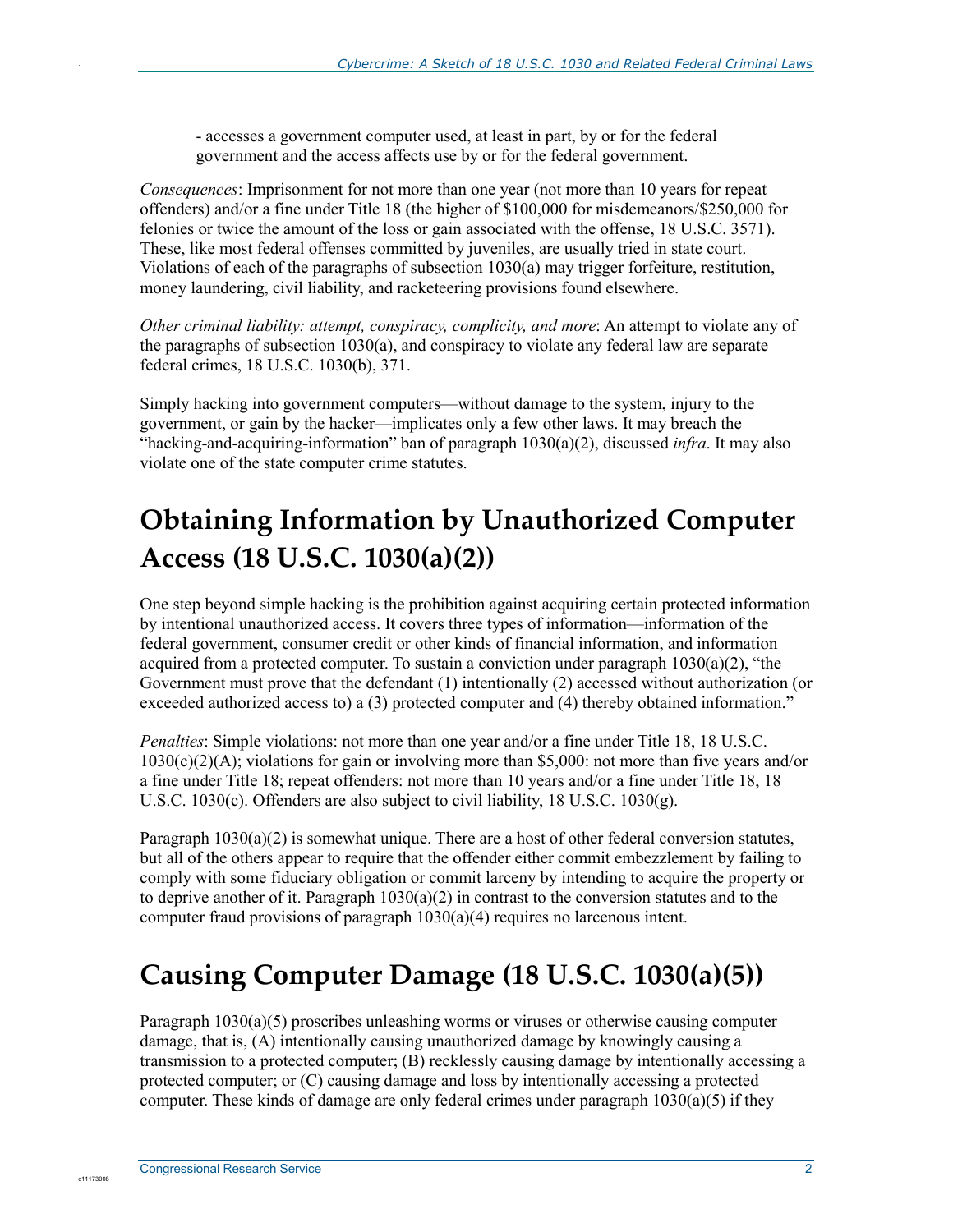involve a *protected computer*. There are five types of protected computers or computer systems. The five include computers (1) used exclusively for or by the United States Government; (2) used exclusively for or by a bank or other financial institution; (3) used in part for or by the United States Government where the damage "affects" government use or use on the government's behalf; (4) used in part for or by a bank or other financial institution where the damage "affects" use by or on behalf of the institution; and (5) used in, or affecting, interstate or foreign commerce or communications.

*Penalties*: Recidivism and causing serious damage recklessly or intentionally are punished more severely than first offenses or causing damage without necessarily intending to do so or than causing less serious damage intentionally or recklessly. First-time offenders who do not cause serious damage are punishable by imprisonment of not more than one year. When an offender with a prior conviction causes damage that is not serious, he is punishable by imprisonment for more than 10 years. Offenders with a prior conviction who intentionally or recklessly cause damage that is not serious are punishable by imprisonment for not more than 20 years.

On the other hand, intentionally causing serious damage through a knowing transmission to a protected computer is punishable by imprisonment for not more than 10 years (not more than 20 years for a second or subsequent offense). Recklessly causing serious damage following unauthorized access or attempted access carries a penalty of imprisonment for not more than five years (not more than 20 years for a second or subsequent offense). An offender who knowingly or recklessly causes or attempts to cause serious bodily injury or death by knowingly causing an intentionally damaging transmission to a protected computer is punishable by imprisonment for not more than 20 years (any term of years or life if death results).

Other than physical injury or death, the types of serious damage that trigger more severe punishment are damage that  $(1)$  causes a loss that over the course a year exceeds \$5,000; (2) modifies, impairs, or could modify or impair medical services; (3) causes physical injury; (4) threatens public health or safety; (5) affects a justice, national defense, or national security entity computer; or (6) affects 10 or more protected computers over the course of a year.

*Other Crimes*: The general observations concerning attempt, conspiracy and complicity noted for the simple trespass paragraph apply here. In addition, there are more than a few other federal statutes that might be implicated by damage or destruction of federal property, of the property of financial institutions, or of property used in interstate or foreign commerce. A partial inventory might include 18 U.S.C. 844(f) (destruction of federal property by arson or explosion); 18 U.S.C. 1853 (destruction of timber of U.S. lands); 18 U.S.C. 2071 (destruction of government records); 18 U.S.C. 1361 (destruction of federal property); 18 U.S.C. 1362 (destruction of federal communications property); 18 U.S.C. 32 (destruction of aircraft or aircraft facilities); 18 U.S.C. 33 (destruction of motor vehicles or their facilities); 18 U.S.C. 2280 (destruction of maritime navigational facilities); 18 U.S.C. 1992 (causing a train wreck); 18 U.S.C. 1367 (damaging an energy facility).

### **Computer Fraud (18 U.S.C. 1030(a)(4))**

Paragraph 1030(a)(4) outlaws fraud by computer intrusion. Its elements consist of

• knowingly and with intent to defraud;

c11173008

.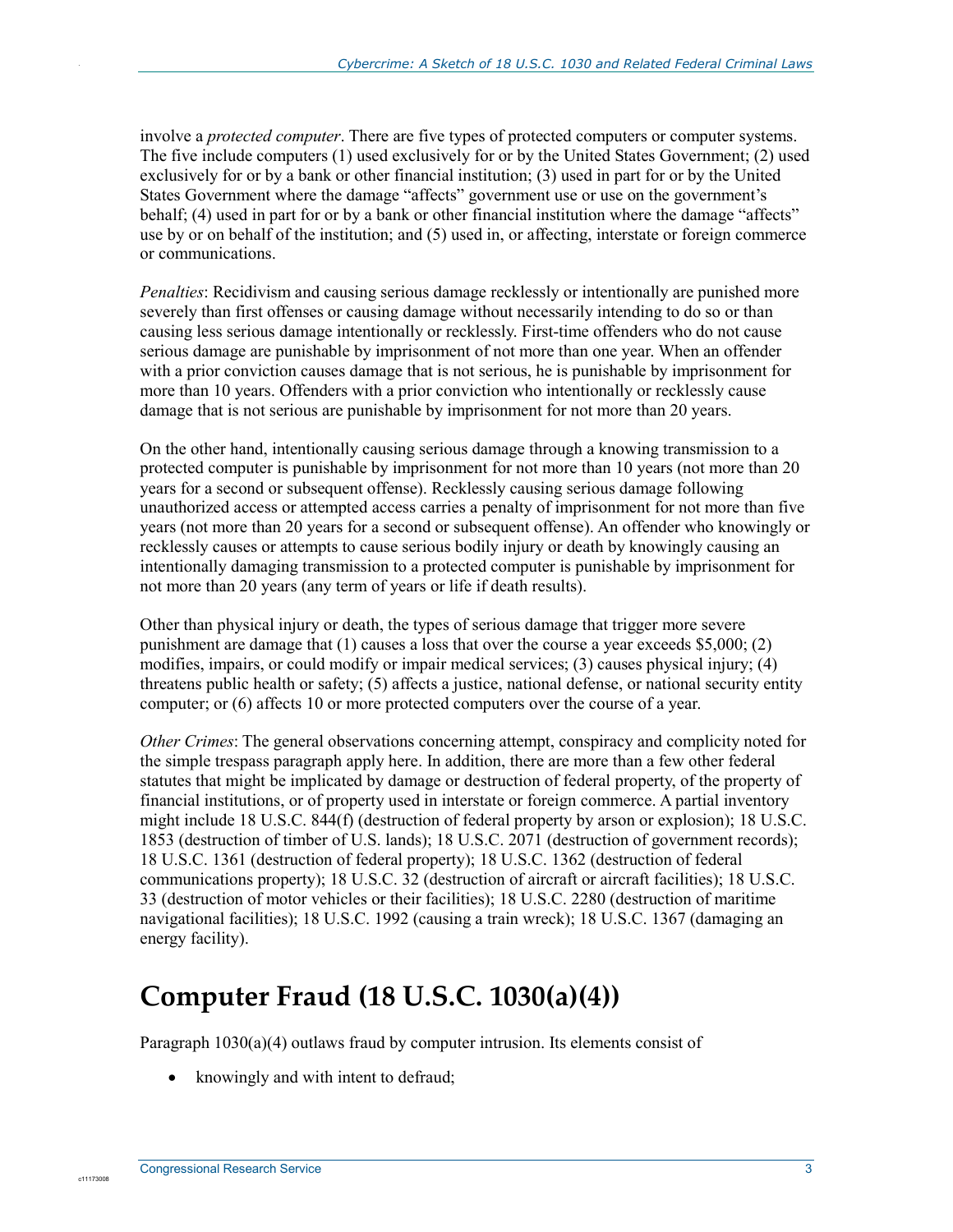- accessing a *protected computer* without authorization, or exceeding authorization;
- thereby furthering a fraud and obtaining anything of value other than a minimal amount of computer time (more than \$5,000 over the course of a year).

*Penalties*: not more than five years (not more than 10 years for subsequent offenses) and/or a fine under Title 18, 18 U.S.C.  $1030(c)(4)$ . Victims may sue for compensatory damages and/or injunctive relief, 18 U.S.C. 1030(g).

*Other Crimes*: Earlier observations with respect to attempt, conspiracy and complicity apply with equal force here. Other federal laws that might be implicated are 18 U.S.C. 1343 (wire fraud); 18 U.S.C. 2314 (interstate transportation of stolen property); 18 U.S.C. 659 (theft from interstate carriers); 18 U.S.C. 1832 (economic espionage); 18 U.S.C. 1832 (theft of trade secrets); 18 U.S.C. 1029 (fraud involving credit cards and access devices); 18 U.S.C. 641 (theft of federal property); 18 U.S.C. 1001 (false statements on a matter within the jurisdiction of a federal agency or department); 18 U.S.C. 1014 (false statements on federally insured loan and credit applications); 18 U.S.C. 1010, 1012 (false statements concerning various HUD transactions); 18 U.S.C. 287 (false claims against the United States); 18 U.S.C. 1344 (bank fraud); 18 U.S.C. 657 (theft or embezzlement by officer or employee of lending, credit and insurance institutions); 18 U.S.C. 1005 (false entries bank officers or employees); 18 U.S.C. 1006 (false entries by officers or employees of federal credit institutions); 18 U.S.C. 1007 (false statements to influence the Federal Deposit Insurance Corporation); 18 U.S.C. 2319 (copyright infringement); 18 U.S.C. 1956 and 1957 (money laundering); 18 U.S.C. 1962 (racketeering); 18 U.S.C. 1952 (travel act).

#### **Extortionate Threats (18 U.S.C. 1030(a)(7))**

This paragraph provides that no one shall

.

- transmit in interstate or foreign commerce
- any communication containing any threat
- to cause damage, [i.e., "any impairment to the integrity or availability of data, a program, a system, or information, that - causes loss aggregating at least \$5,000 in value during any one-year period to one or more individuals - modifies or impairs, or potentially modifies or impairs, the medical examination, diagnosis, treatment, or care of one or more individuals - causes physical injury to any person; or - threatens public health or safety" (1030(e)(8))]
- to a protected computer
- with the intent to extort money or a thing of value
- from any person, firm, association, educational institution, financial institution, government entity, or other legal entity.

*Penalties*: not more than five years (not more than 10 years for second and subsequent offenses) and/or a fine under Title 18, 18 U.S.C. 1030(c), and victims may claim the advantages of the civil cause of action available under 18 U.S.C. 1030(g).

c11173008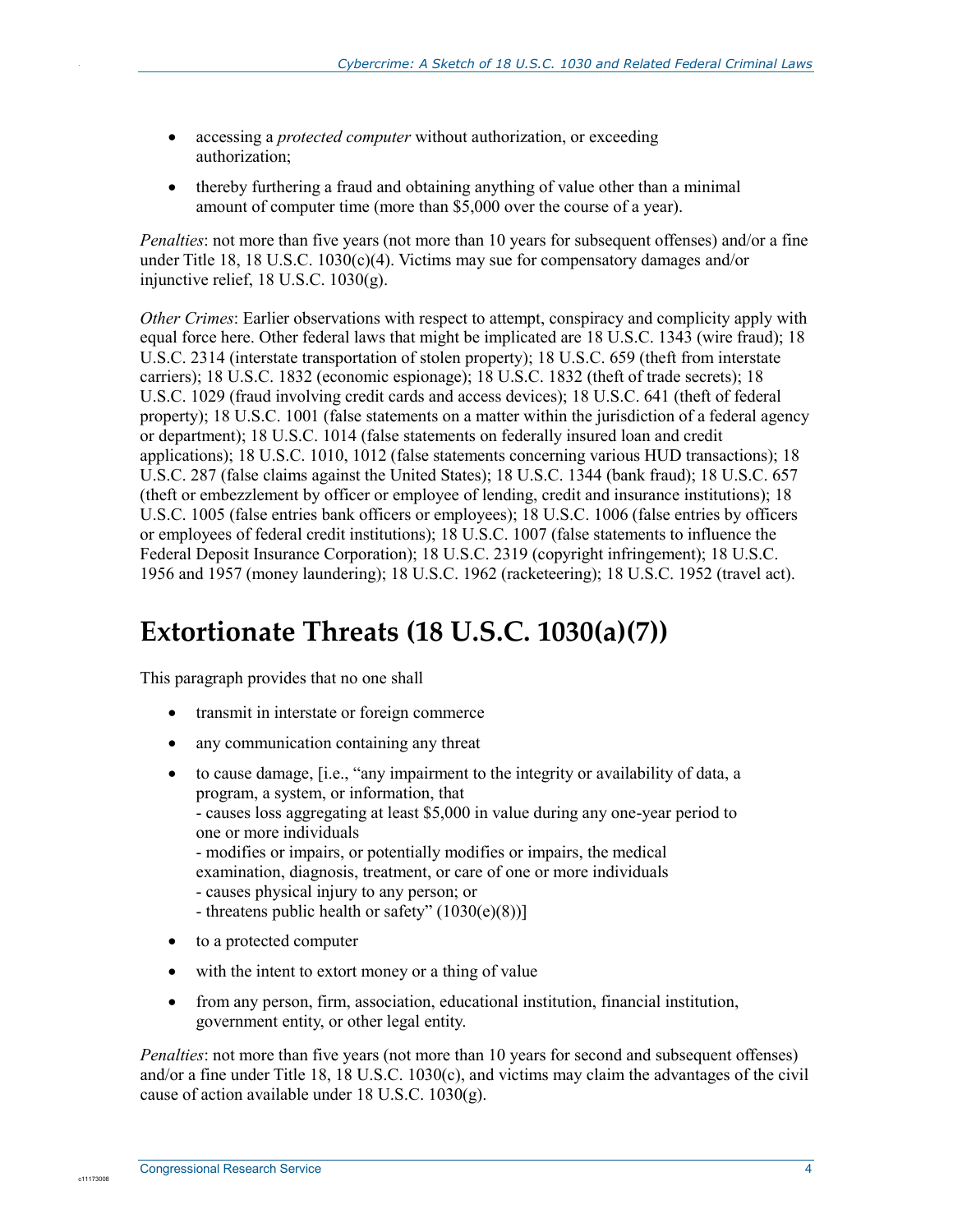*Other crimes*: The general observations concerning attempt, conspiracy, and complicity noted with respect to the other paragraphs of 1030(a) apply here. Violations of paragraph  $1030(a)(7)$ may also offend 18 U.S.C. 1951 (extortion that affects commerce); 18 U.S.C. 875 (threats transmitted in interstate commerce); 18 U.S.C. 876 (mailing threatening communications); 18 U.S.C. 877 (mailing threatening communications form a foreign country); and 18 U.S.C. 880 (receipt of the proceeds of extortion).

# **Trafficking in Computer Access (18 U.S.C. 1030(a)(6))**

Paragraph 1030(a)(6) outlaws misconduct similar to the access device proscriptions of Section 1029. Although limited, it provides several distinct advantages. First, it covers passwords to government computers more clearly than does Section 1029. Second, as something of a lesser included offense to Section 1029, it affords the government plea bargain room in a case that it might otherwise be forced to bring under Section 1029 or abandon. Third, it contributes a means of cutting off the practice of publicly posting access to confidential computer systems without imposing severe penalties unless the misconduct persists. Fourth, it supplies a basis for private enforcement through the civil liability provisions of subsection  $1030(g)$  of misconduct that may be more appropriately addressed by the courts as a private wrong. The elements of the crime are

- knowingly and with an intent to defraud
- trafficking in (i.e., "to transfer, or otherwise dispose of, to another, or obtain control of with intent to transfer or dispose of"  $(18$  U.S.C.  $1029(e)(5))$ )
- a computer password or similar computer key
- either

.

- of a federal computer or
- in a manner that affects interstate or foreign commerce.

*Penalties*: not more than one year (not more than 10 years for repeat offenders) and/or a fine under Title 18, 18 U.S.C. 1030(c)(2). Offenders are also civilly liable to their victims, 18 U.S.C  $1030(g)$ .

*Other crimes*: The generally applicable provisions dealing with attempt, conspiracy, and complicity will apply with equal force in cases involving paragraph 1030(a)(6). Paragraph  $1030(a)(6)$  appears to have few counterparts in federal law, other than the prohibition against trafficking in access devices (credit card fraud) under 18 U.S.C. 1029(a)(2) and the wire fraud provisions of 18 U.S.C. 1343. Nevertheless, either of these may provide the foundation for a RICO (18 U.S.C. 1962) or money laundering (18 U.S.C. 1956, 1957) prosecution, so that should conduct in violation of paragraph  $1030(a)(6)$  also offend either the mail fraud or credit card fraud prohibitions, a criminal breach of RICO or the money laundering provisions may also have occurred.

c11173008